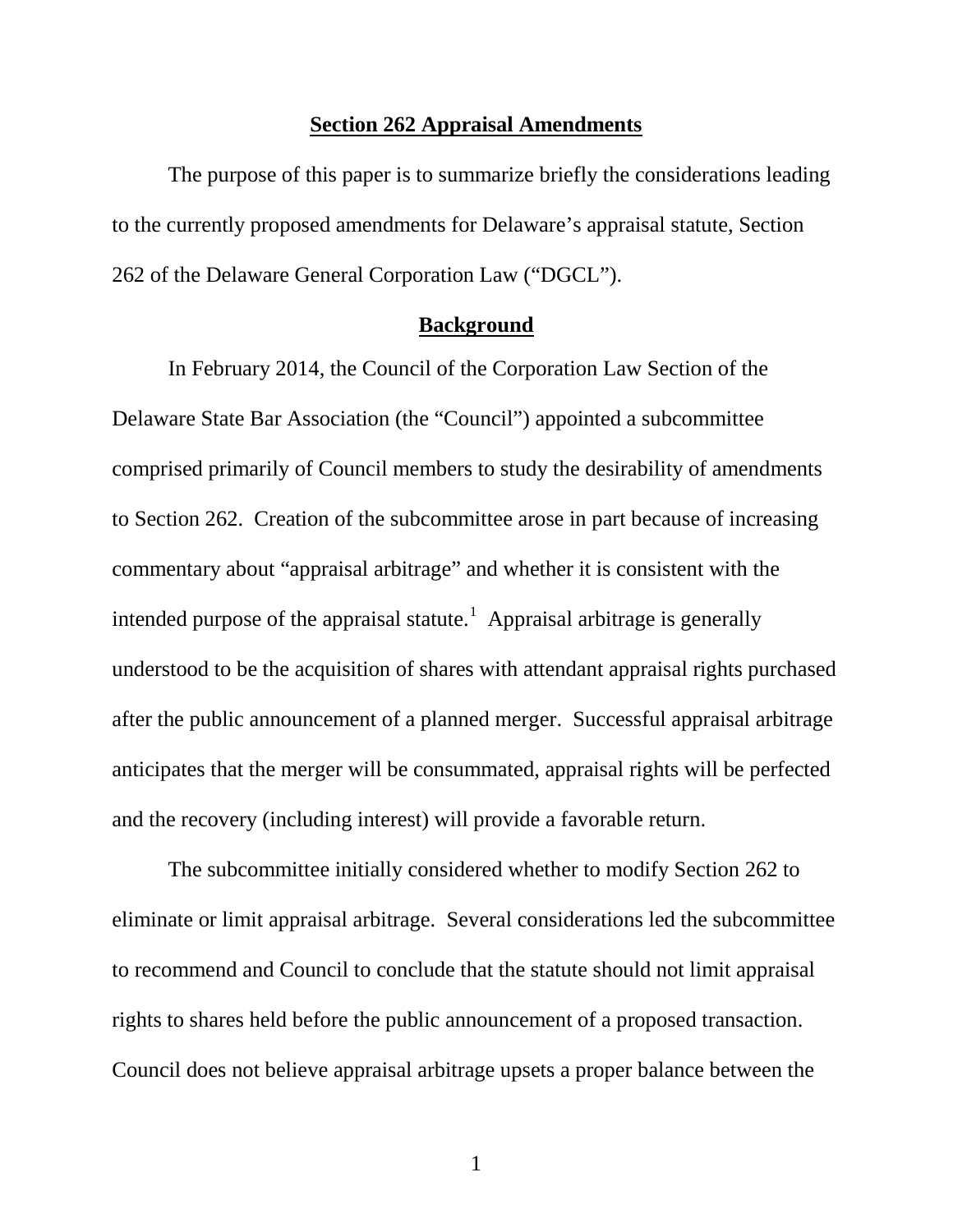ability of corporations to engage in desirable value enhancing transactions and the

ability of dissenting stockholders to receive fair value for their holdings.

- Delaware law since at least 1989 explicitly has recognized the right of a stockholder who has otherwise perfected his appraisal rights to pursue appraisal of shares purchased after the terms of the merger were announced.<sup>[2](#page-6-0)</sup>
- Recent case law has suggested that a market test of a transaction will serve as a proxy for fair value in appraisal suits, so that arm's-length deals with adequate market checks do not create appraisal risks for buyers.
- Where transactions cannot be subject to a market check for structural reasons (such as buy outs by controlling stockholders who are unwilling to sell), fiduciary duties and litigation may not be sufficient to ensure that the merger price reflects the fair value of the acquired shares.
- To the extent that the appraisal remedy is necessary to protect stockholders, its effectiveness would be curtailed if the statute were amended to limit the ability to transfer the right. The assignment and acquisition of financial claims (in contrast to tort claims) generally has been accepted historically and presently as lawful and consistent with public policy.<sup>[3](#page-6-1)</sup>
- Studies of appraisal arbitrage do not suggest that it encourages frivolous litigation. Unlike the case of representative litigation, which occurs in more than 90% of the public mergers and consolidations, only 17% of the appraisal eligible transactions during 2013 resulted in appraisal litigation in Delaware.<sup>[4](#page-6-2)</sup>
- Appraisal cases seem to be self-selecting, attacking primarily conflict transactions or transactions involving questionable pricing. Such transactions, which have a greater potential for unfairness and frequently result in appraisal awards at a premium to the merger price, sometimes a very significant premium.<sup>[5](#page-6-3)</sup>
- Appraisal cases attacking the merger consideration in non-conflict transactions are fewer in number and often result in appraisal results below or near the merger consideration.<sup>[6](#page-6-4)</sup>
- To the extent that the buyer in a merger has concern about an increased number of merger claimants and the overall cost of the transaction, the buyer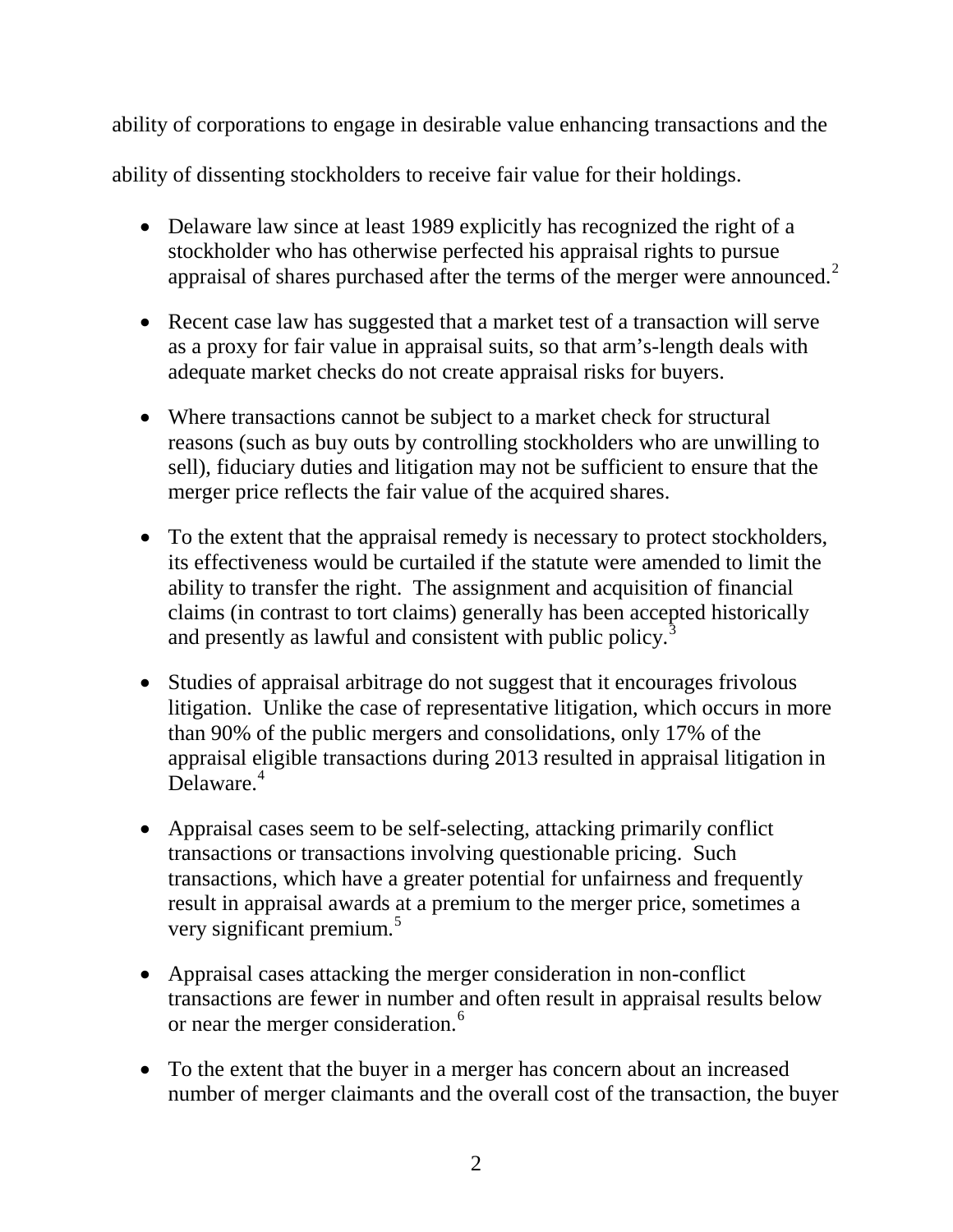can negotiate an appraisal out condition (e.g. a right not to close the merger if more than a specified percentage of shareholders dissent and demand appraisal). The fact that such appraisal-out conditions remain fairly rare suggests that the availability of appraisal arbitrage is not a significant factor in the market.

## **The Legislative Proposals**

The Council proposes two modifications to Section 262 to improve its operation. The first modification limits pursuit of otherwise qualified appraisal claims in public company transactions if the claim is *de minimis.* The second modification addresses the concern that appraisal arbitrageurs may be incented to pursue claims simply because of the amount of interest they would be able to recover on the award. It gives corporations options to prevent interest arbitrage.

#### **A. The** *De Minimis* **Exception**

The proposed legislation would amend Section  $262(g)$  to impose limits on the availability of a judicial determination and award of fair value where the otherwise eligible appraisal shares have been traded on a national securities exchange. If 99% of the stockholders accept the merger consideration, or the amount in dispute is less than or approaches the cost of litigation, it is difficult to justify the use of judicial and party resources to provide a judicial determination of value. Thus, the amendment would permit a surviving corporation in a merger or consolidation to obtain dismissal of an otherwise perfected appraisal claim unless (i) the total number of shares entitled to appraisal exceeds 1% of the outstanding

3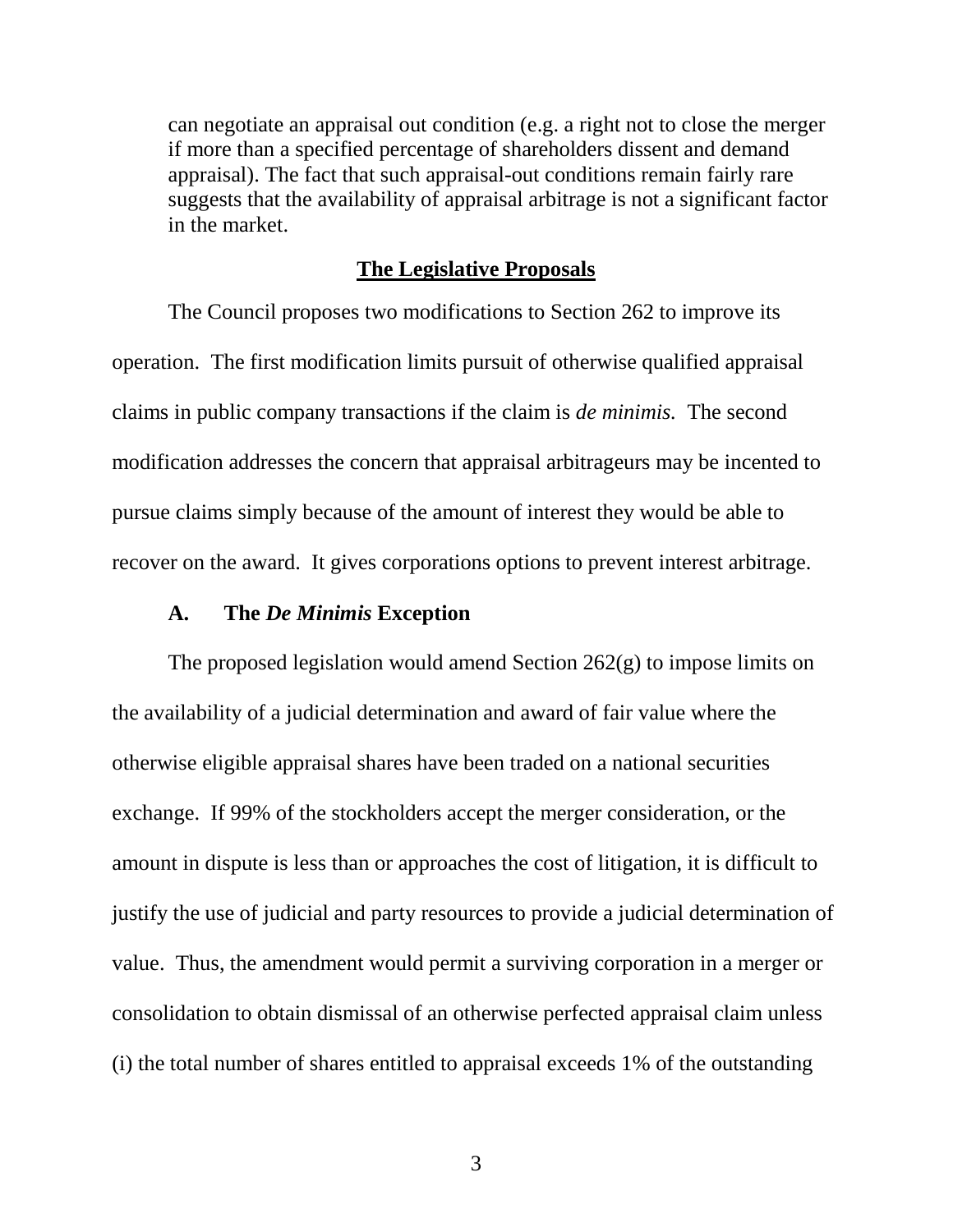number of shares that could have sought appraisal; or (2) the value of the merger consideration for the total number of shares entitled to appraisal exceeds \$1 million; or (iii) the merger was approved pursuant to Section 253 or Section 267. Appraisal rights would be precluded unless the dispute with regard to valuation meets a minimum threshold of significance measured by the number of dissenters or the amount in dispute. Surmounting one of these hurdles minimizes risk that appraisal will be used to achieve a settlement simply because of the nuisance value of discovery, the cost of financial experts and other burdens of litigation. Section 253 and Section 267 short form mergers are not subject to the appraisal limitation because appraisal may be the only remedy available.[7](#page-6-5) The *de minimis* carve-out will apply only to shares traded on a national securities exchange. The difficulty of valuing the merger consideration in a private company and the unlikely prospect that the one percent threshold would not be met counseled against providing a *de minimis* exception in cases not involving shares traded on a national securities exchange.

# **B. The Corporation's Option to Pay and Limit the Accrual of Interest**

The proposed amendment to Section 262(h) would provide corporations the option of limiting the accrual of interest on appraisal awards. Since 2007, Section 262(h) generally provides for an award of interest equal to Delaware's legal rate of interest – the Federal Reserve discount rate plus  $5\%$ .<sup>[8](#page-6-6)</sup> That amendment was

4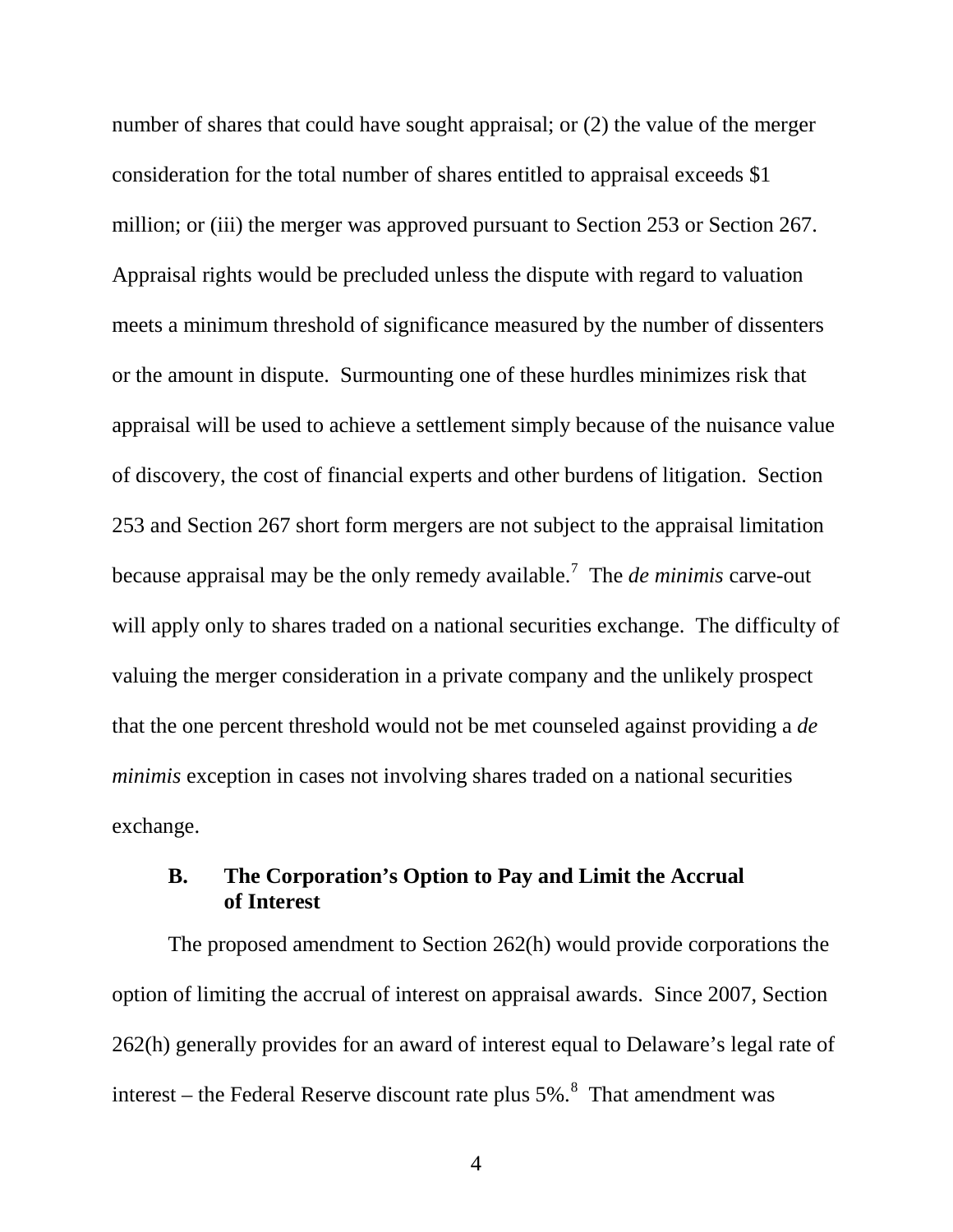designed to simplify the appraisal proceeding and limit the amount of time previously spent by the parties, the court and experts on determining a proper rate of interest.<sup>[9](#page-6-7)</sup> Some commentators and practitioners became concerned that the statutory interest rate, which for the last several years has provided an attractive rate relative to money market and government yields, encouraged interest arbitrage by appraisal claimants. Empirical studies cast doubt on this supposition and hedge funds openly engaged in appraisal arbitrage have substantially greater investment return targets than the legal rate.<sup>10</sup> The Council, however, believes corporations should have the option to cut off the accrual of interest by paying to the appraisal claimants a sum of money of the corporation's choosing. Thereafter, with respect to the amount paid, interest would not accrue. Interest would only accrue if the judicial award exceeded the amount paid, and then would accrue only on the excess. The corporation exercising this option would need to pay all claimants unless there is a good faith basis for contesting a stockholder's entitlement to appraisal. Payment pursuant to this option would not give rise to any inference with respect to the fair value of the shares to be appraised. The option this amendment would afford corporations would permit them to make a rational choice about the relative cost of paying or retaining all or a portion of the merger consideration during the pendency of the dispute.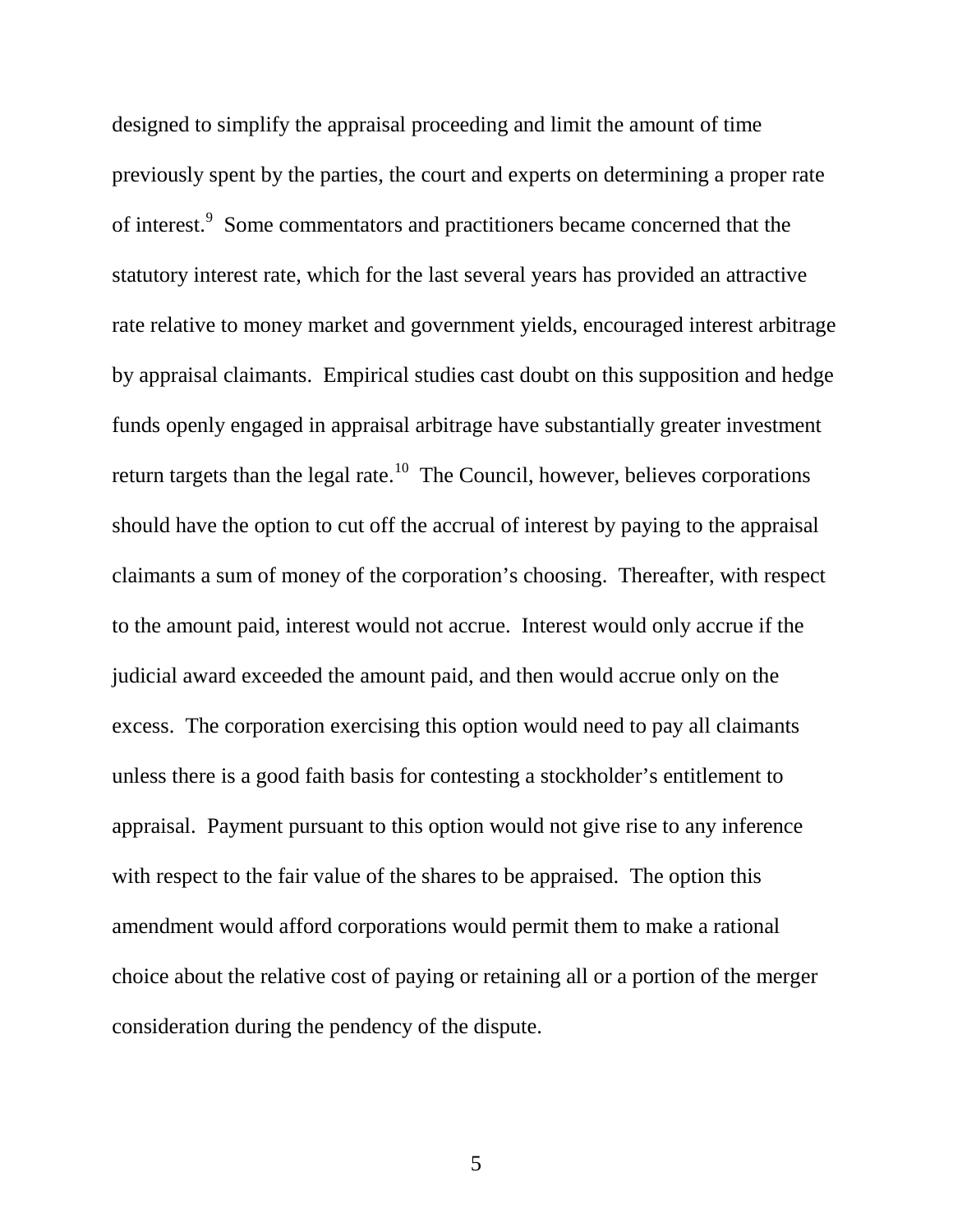Because respondent corporations would have this option, the incentive for interest rate arbitrage will be dampened without compromising the interests of preexisting equity holders. The reason for that is that interest rate arbitrage investors cannot depend on receiving the statutory rate as to most of the merger consideration, because a respondent could immediately tender, for example, 75% of the transaction price, thus reducing the petitioners' ability to get the statutory rate as to the bulk of the amount likely to be due at the end of the proceeding. As a result, the amendment better ensures the appraisal actions will be motivated by a genuine interest in proving that the transaction price was unfair.

### **Effective Date**

The proposed legislation provides for the amendments to be effective with respect to merger or consolidation transactions pursuant to agreements first entered into on or after August 1, 2015. It would not affect pending litigation.

<span id="page-5-0"></span> <sup>1</sup> *See, e.g.,* Fried Frank M&A Briefing (6/18/14), *New Activist Weapon, The Rise of Delaware Appraisal Arbitrage: A Survey of Cases and Some Practical Implications; Kobi Kastiel, Why Delaware Appraisal Awards Exceed the Merger Price*, http.blogs.law.harvard.edu/corpgov/2014/09/23.